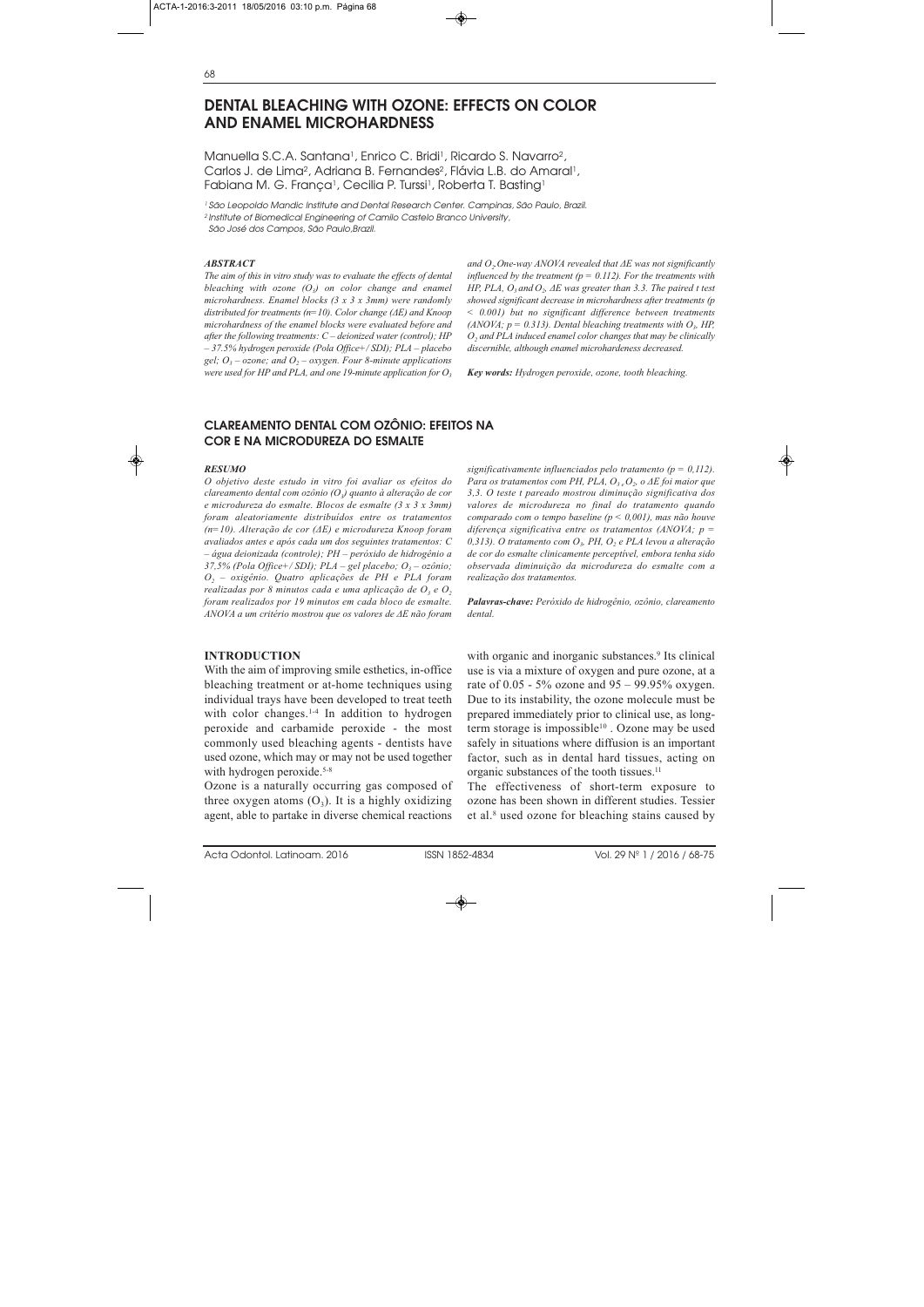tetracycline, finding it effective at three to five minutes at a concentration of  $2100$ ppm  $\pm$  5% and flow rate of  $615cc/min$ . Other studies have used ozone application times of  $40<sup>6</sup>$  or 60 seconds<sup>12</sup> with the same concentration and flow rate. Elhamid and Mosallam7 reported the use of ozone at a concentration of  $175 \mu g/mL$  to  $1 mL<sup>3</sup>/s$  incorporated into a gel, for a period of 30 minutes. Zanjani et al.<sup>13</sup> applied ozone for four minutes, although no information was provided regarding concentration and flow.

Exposure to ozone has been found to reduce enamel stains by 28% after three minutes and by 56% after five minutes.8 Other studies have compared the bleaching efficacy of ozone to other techniques. Elhamid and Mosallam7 reported that an ozonized gel provided better dental bleaching than carbamide peroxide. In contrast, Manton et al.<sup>5</sup> applied ozone for 40 seconds every four hours over a layer of carbamide peroxide solution for 52 hours of bleaching treatment, finding no significant increase in bleaching effectiveness, and less bleaching effect when it was used prior to bleaching with peroxide. Zanjani et al.13 demonstrated that hydrogen peroxide produced more color change than ozone applied for four minutes.

Regarding the use of peroxides, due to the long period of close contact between the bleaching agent and the tooth and the generally inherent acidic characteristics of the product components, porosity and surface erosion may be observed,<sup>3,14-18</sup> as well as a decrease in surface microhardness of the enamel and dentin.19-23 Using ozone for bleaching purposes may produce a lesser side-effect on microhardness, as no residual bleaching agent remains in contact with the tooth.

Thus, the aim of this *in vitro* study was to evaluate the effects of ozone bleaching treatment in terms of color change and microhardness of the enamel surface. The null hypotheses were: a) ozone does not promote color changes on teeth; b) ozone does not cause changes to enamel microhardness.

## **MATERIALS AND METHODS**

Specimens were 100 blocks of human dental enamel, with 50 blocks assigned to color assessment and 50 to microhardness. For both experiments, the 50 blocks were randomly distributed and subject to five different procedures (n=10). The study factors were:

- A) Five treatments: control  $(C)$  deionized water; ozone  $(O_3)$ , oxygen  $(O_2)$ , 37.5% hydrogen peroxide (HP) and a placebo gel without 37.5% hydrogen peroxide (PLA).
- B) Two evaluation times: before treatment (baseline) and after treatment.

The response variables were color change  $(\Delta E)$ evaluated using the CIELab system, and microhardness measured quantitatively in Knoop hardness numbers (KHN) after staining and application of the treatment agents.

# *Obtaining and preparing the enamel blocks*

Following approval from the Research Ethics Committee (number 838.553), twenty-five human third molars with clinically sound crowns and without cracks or stains were used. The remains of the periodontal ligament were removed and the teeth stored in 0.1% thymol solution for one to six months.<sup>24</sup>

The dental crowns were cut using a doubled-sided diamond disc (Microdont Micro Usinagem de Precisão Ltda, São Paulo, SP, Brazil) and low-speed handpiece (Kavo do Brasil, Joinville, SC, Brazil). Enamel blocks  $3 \times 3 \times 3$  mm were then cut starting from the palatal and buccal aspects of each crown, under deionized water cooling to prevent enamel cracks. An average four enamel blocks were obtained from each crown and stored in relative humidity at a temperature of  $37^\circ + 1^\circ$  C throughout the experiment. They were randomly distributed among groups to evaluate color change and microhardness.

## *Preparation of the enamel blocks for staining and color analysis*

In order to create stains prior to treatment, $25-26$  fifty enamel blocks were coated with wax (DentBras Ind. Com. Imp. Exp. de Prod. Odont. Ltda, Pirassununga, SP, Brazil) to limit the staining to surface enamel only and immersed individually in 2 ml Methyl Orange II solution (0.15 mM) for 15 days, with the solution being changed after 7 days.<sup>25-26</sup>

The 50 blocks were randomly assigned to the experimental groups (n=10) according to treatment: control  $(C)$  – deionized water; ozone  $(O_3)$ , oxygen  $(O_2)$ , 37.5% hydrogen peroxide (HP) and a placebo gel without the 37.5% hydrogen peroxide (PLA).

Color was analyzed following Jaime et al.<sup>26</sup> The blocks were photographed before and after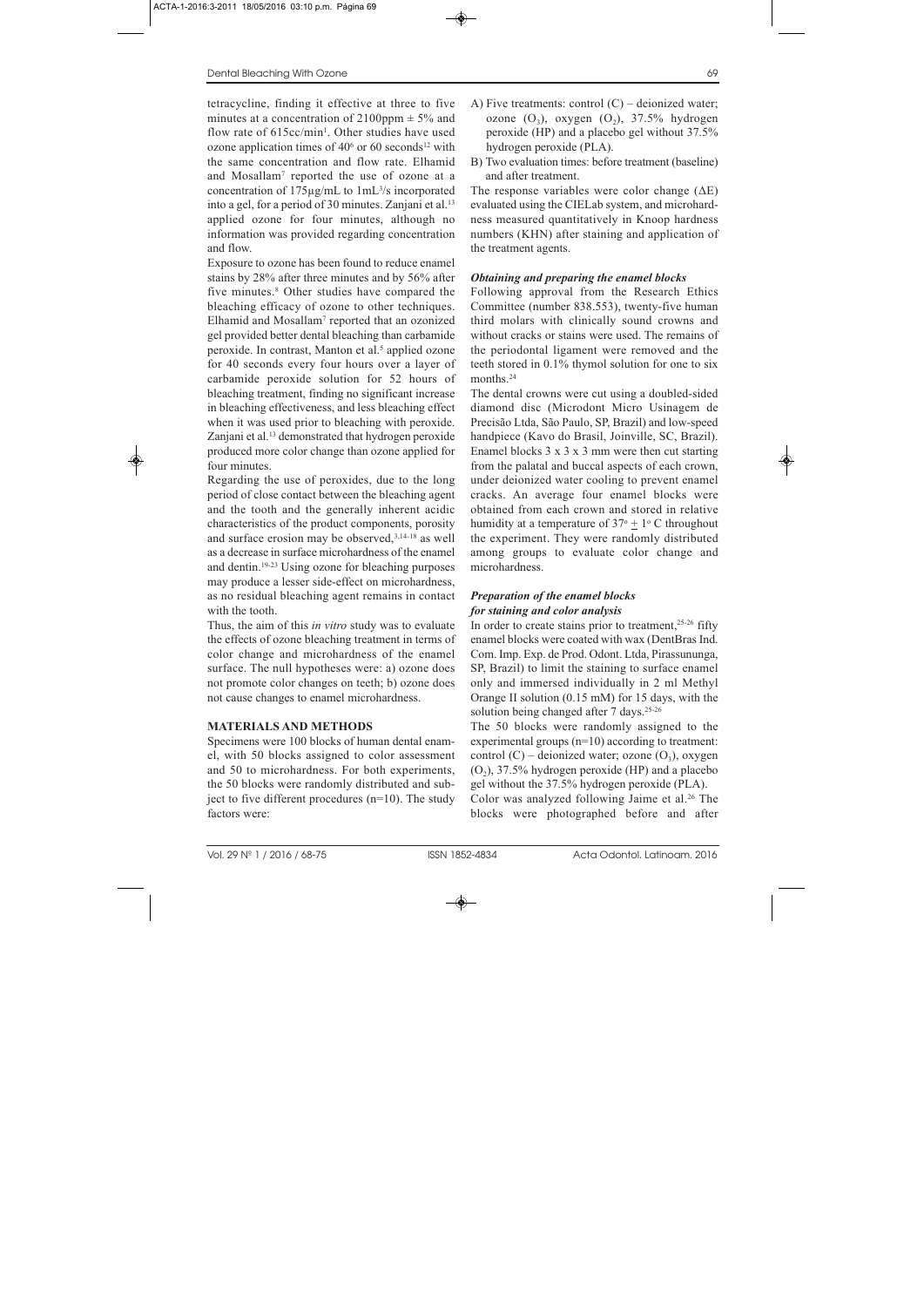bleaching procedures using a digital camera (Nikon D70, Nikon Factory, Ayuthaya, Thailand) and a macro lens with a built-in circular flash (Medical-NIKKOR, Tokyo, Japan). The digital camera was standardized to obtain photographs at a release speed of 1/125, diaphragm aperture F16, sensor sensitivity ISO 200, manual function with activated flash. The blocks were placed on a flat surface against a black background, with their outermost surface as parallel as possible to the horizontal plane. Images were assessed using image editing software (Photoshop CS6, Adobe Systems Ireland Ltd., San Jose, CA, USA) to generate numerical values, according to the CIELab system (Commission Internationale de l'Eclairage" - CIE). The CIELAB system was used with the parameters: L\* indicating lightness, ranging from 0 (black) to 100 (white); a\* representing the saturation of the red  $(+)$  and green axes  $(-)$ ; and yellow  $(+)$  and blue  $(-)$  represented by the b\* axis.

For the microhardness experiments, 50 enamel blocks were embedded in polyester resin (Maxi Rubber, Diadema, SP, Brazil). The enamel surface was planed using a pneumatic polisher (Ecomet 250, Buehler Ltd., Lake Bluff, IL, USA) with an attached head (Buehler Automet 250, Buehler Ltd., Lake Bluff, IL, USA) containing 600 and 1200 grit aluminum oxide sandpaper (Arotec S/A Ind. e Com., Cotia, SP, Brazil). Final polishing was performed with a synthetic velvet polishing cloth (Supra, Arotec S/A Ind. e Com., Cotia, SP, Brazil) moistened with  $3 \mu$ m diamond paste for metallography (Arotec S/A Ind. e Com., Cotia, SP, Brazil).

Enamel microhardness analysis was performed using a digital durometer (Pantec HVS 1000, Panambra, São Paulo, SP, Brazil) and Knoop-type penetrator, with a static load of 25 g for five seconds. Three microhardness indentations were performed at randomly selected sites on each enamel surface at each time (before and after treatment), with each indentation separated by a distance of 200  $\mu$ m.

To avoid differences in the initial mean values (baseline) of enamel microhardness between groups, test specimens that presented similar microhardness values were selected. Fifty test specimens were randomly allocated to each experimental group  $(n=10)$ : control  $(C)$  – deionized water; ozone  $(O_3)$ , oxygen  $(O_2)$ , 37.5% hydrogen peroxide (HP) and a placebo gel without 37.5% hydrogen peroxide (PLA).

### *Experimental treatments*

Table 1 provides the specifications of the agents used. The pH of the agents (deionized water, HP and PLA) was measured with a pH-meter (W3B, Bel Equipamentos Analíticos Ltda, Piracicaba, SP, Brazil), using the mean of three values. The pH values were measured shortly after handling HP and PLA at baseline and eight minutes.

For the control group (C), 0.01 ml deionized water was applied for 8 minutes, after which it was

| Table 1: Treatment agents, composition and manufacturer.       |                                                                                                |                                                                                |                              |                 |           |  |  |  |  |
|----------------------------------------------------------------|------------------------------------------------------------------------------------------------|--------------------------------------------------------------------------------|------------------------------|-----------------|-----------|--|--|--|--|
| Treatment agent/                                               | <b>Composition</b>                                                                             | <b>Manufacturer</b>                                                            | Mode of use                  | pH value        |           |  |  |  |  |
| <b>Commercial name/</b><br>Lot number                          |                                                                                                | (city, state, country)                                                         |                              | <b>Baseline</b> | 8 minutes |  |  |  |  |
| Distilled water (C)                                            | H <sub>2</sub> O                                                                               | Campinas, SP, Brazil                                                           | Four8-minute<br>applications | 6.73            | 7.29      |  |  |  |  |
| Ozone $(O_3)$                                                  | $O_3 + O_2$                                                                                    | Ozone & Life Ind.<br>Com. and Sis. Ltda,<br>São José dos<br>Campos, SP, Brazil | One 19-minute<br>application |                 |           |  |  |  |  |
| Oxygen $(O_2)$                                                 | O <sub>2</sub>                                                                                 | São José dos<br>Campos, SP, Brazil                                             | One 19-minute<br>application |                 |           |  |  |  |  |
| Hydrogen peroxide (HP)/<br>Pola Office+/<br>P1307011; P1310121 | 37.5% hydrogen peroxide;<br>water; glycol polyethylene;<br>blue coloring;<br>potassium nitrate | <b>SDI</b><br>Bayswater, Victoria,<br>Australia                                | Four8-minute<br>applications | 6.53            | 6.96      |  |  |  |  |
| Placebo (PLA)                                                  | Carbopol gel without<br>coloring and carbopol<br>gel with blue coloring                        | Farmö Manipulação e<br>Cosméticos,<br>Aracaju/SE, Brazil                       | Four8-minute<br>applications | 6.76            | 6.34      |  |  |  |  |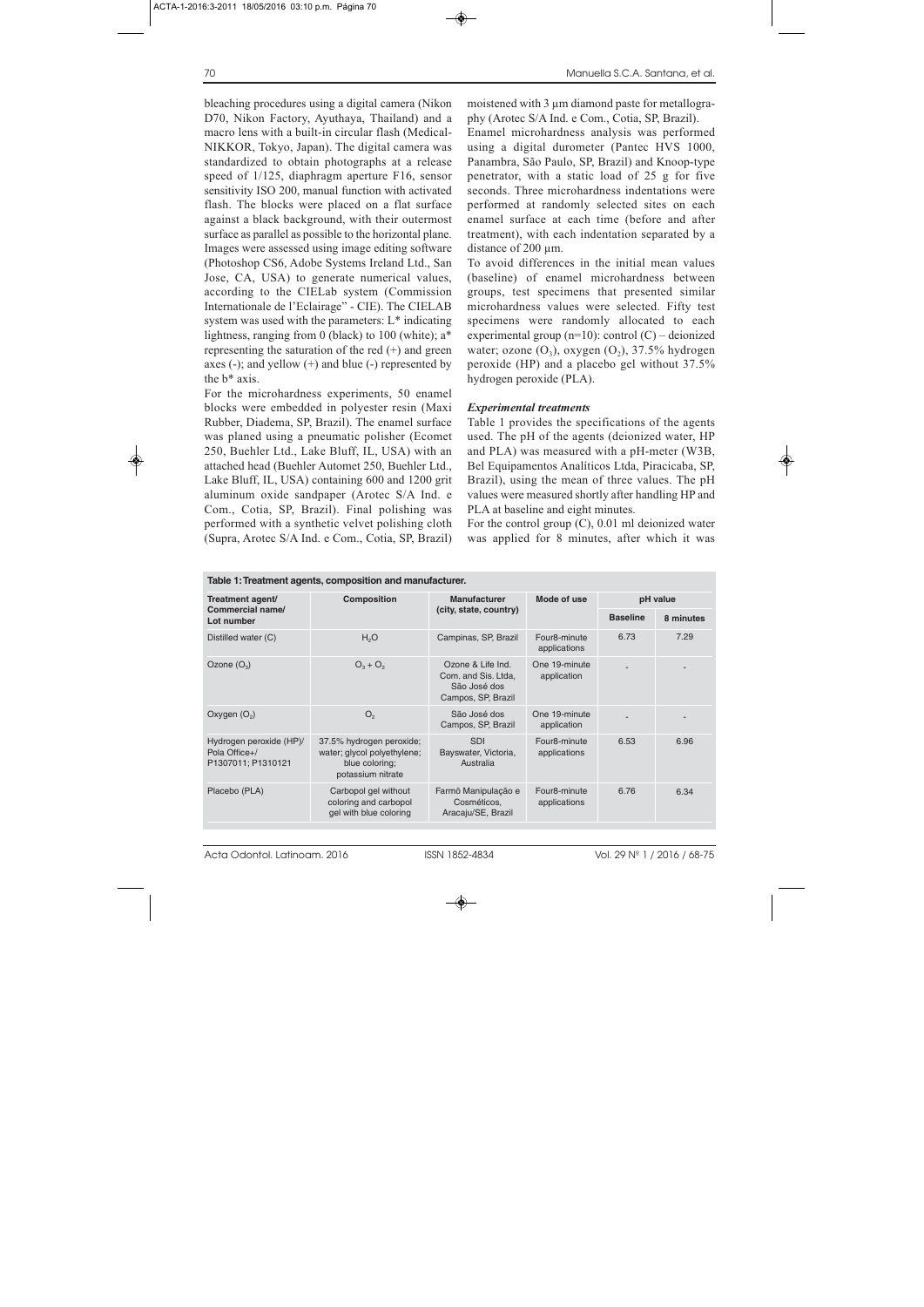removed from the surface with gauze, and the procedure repeated a further three times (four applications altogether). Then the enamel surface was washed with deionized water for 10 seconds and dried with gauze.

For the  $O_3$  group, an ozone gas generator was used (Ozone & Life Ind. Com. and Sis. Ltda, O&L 1.5M, São José dos Campos, SP, Brazil) with an output of 80 W, connected to an oxygen cylinder via a flow control valve.27 In order to apply the gas directly to the enamel blocks, a 1L volume rectangular stainless steel box with a side opening for entrance and exit was created, so that the entire volume of the box could be filled with gas. The enamel blocks were lined up in the box, allowing simultaneous exposure of the enamel to the gas. The box was then sealed with adhesive tape and the ozonization performed in a fume cupboard. Dose was adjusted in terms of ozone concentration, in ppm, and application time in minutes. An ozone concentration of  $4mg/L$  was used, at an oxygen flow of  $\frac{1}{4}$  l/min, as per the manufacturing guidelines. This concentration and flow-rate were based on the premise that 1mg/L corresponds to 667 ppm, and since an approximate value of  $2100$  ppm was desired, $8,27$  the closest value (4 mg/L), as per the table provided by the manufacturer was used. Total application time was 19 minutes, with the first four minutes corresponding to total filling time of the 1L box with ozone, plus 15 minutes of concentrated application. This protocol was adapted from Tessier et al.8 and Zárate et al.28 in order to maximize the effectiveness of the ozone treatment.

For the  $O_2$  group, an oxygen cylinder with flow control valve was used. The gas was applied using the same stainless steel box. Dose was adjusted in terms of oxygen concentration applied, in ppm, and exposure time in minutes, with the oxygen flow rate used being  $\frac{1}{4}$  l/min (approximately 2100 ppm). Total application time was 19 minutes, with the first 4 minutes being the time taken to fill the box to a maximum capacity (1L) plus 15 minutes of oxygen application.

For the HP group, a bleaching gel containing 37.5% hydrogen peroxide (Pola Office Plus, SDI Limited, Bayswater, Victoria, Australia) was used. A thin layer (0.01 ml) of gel was applied to each surface and left for eight minutes. The gel was then removed from the surface enamel and reapplied as described above for group C.

For the PLA group, the gel was similar to the commercial product (HP) but lacking hydrogen peroxide. A thin layer (0.01 ml) of gel was applied to the enamel surface and left for eight minutes. The gel was removed from the surface with gauze and the procedure repeated as described above for the C and HP groups.

Following treatment application, the enamel blocks were stored in a humid environment for 12 hours before color and microhardness evaluation.

Prior to statistical analysis, the data for color and microhardness were evaluated for the assumptions of normality (Shapiro-Wilk test) and homogeneity of variance (Levene test), both of which were confirmed. The initial color (parameters L\*, a\* and b\*) and microhardness values were compared to the final values using the paired t test. Color changes (ΔE) were obtained via the CIELab system using the formulas:  $\Delta E^* = [(\Delta L^*)^2 + (\Delta a^*)^2 + (\Delta b^*)^2]^{1/2}$ , where  $\Delta E$  is color change;  $\Delta L = L_{final} - L_{initial}$ ;  $\Delta a =$  $a_{final} - a_{initial}$ ; and  $\Delta b = b_{final} - b_{initial}$ . An  $\Delta E$  value of <sup>3</sup> 3.3 is considered discernible clinically.29

To ascertain the presence of a significant difference between the treatments applied to the enamel blocks in terms of ΔL, Δa, Δb, ΔE and ΔKHN, oneway analysis of variance (ANOVA) was used. The Tukey test was applied for multiple comparisons. Confirmation of correlation between the enamel color and microhardness values following different treatments was performed using the Pearson test. All statistical tests adopted a significance level of 5%, using SPSS 20 (SPSS Inc., Chicago, IL, USA).

### **RESULTS**

One-way analysis of variance revealed no signi ficant difference for  $\Delta E$  values for the treatments applied to the enamel blocks ( $p = 0.112$ ) (Table 2). However, with the exception of the control group (immersed in deionized water), all the other groups had  $\Delta E$  values higher than 3.3.

The paired t test was applied to compare initial and final Knoop microhardness values, independently of treatment. Knoop microhardness decreased significantly compared to baseline ( $p < 0.001$ ) for all groups, but there was significant difference in  $\Delta$ KHN values among groups  $(p = 0.313)$  (Table 2). Pearson's test did not reveal significant correlation between ΔE values and Knoop microhardness changes ( $\triangle$ KHN) (p = 0.415; r<sup>2</sup> = -0.118) (Fig. 1).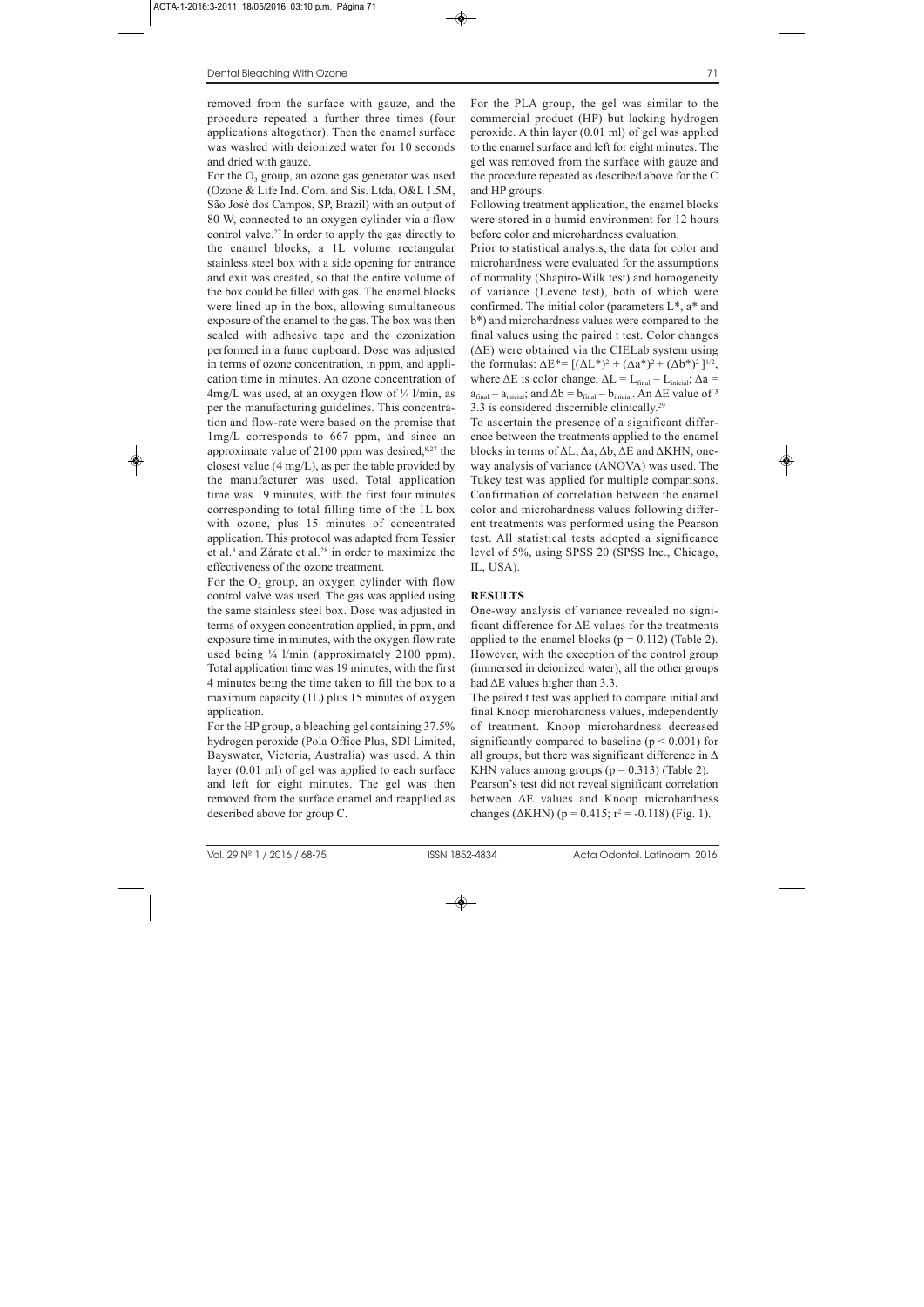| enamel, according to treatment. |            |                |                |           |            |              |  |  |
|---------------------------------|------------|----------------|----------------|-----------|------------|--------------|--|--|
| Group                           |            | $\mathbf{O}_3$ | O <sub>2</sub> | <b>HP</b> | <b>PLA</b> | <b>ANOVA</b> |  |  |
| $\Delta E$                      | 3(2)       | 6(3)           | 5(3)           | 4(3)      | 4(2)       | $p = 0.112$  |  |  |
| $\Delta$ KHN                    | $-15(110)$ | $-83(84)$      | $-31(44)$      | $-67(72)$ | $-70(87)$  | $p = 0.313$  |  |  |
|                                 |            |                |                |           |            |              |  |  |

**Table 2: Means and standard deviations for the parameters shade (ΔE) and Knoop microhardness (ΔKHN) of the** 

Δ: Final – initial value; C: control (distilled water); O3: ozone; O2: oxygen; HP: 37.5% hydrogen peroxide; PLA: placebo.



*Fig. 1: Dispersion diagram of ΔE in terms of ΔKHN values.*

### **DISCUSSION**

Treatment effectiveness and safety are among the primary factors to consider when selecting a technique or bleaching agent.1 The effectiveness of a bleaching agent is evaluated by objective methods based on the *L\**, *a\**, e *b\** (CIELab) system, which is appropriate for scientific research and provides definitions of parameters that can be evaluated quantitatively.30-31 Δ*E* describes color change by including these three dimensions of color, and values above 3.3 are considered clinically discernible color changes proving the effectiveness of bleaching procedures.32-33 With the exception of the control group, all treatments in this study produced Δ*E* values above 3.3, confirming that they were effective in promoting color change.

The teeth used to explore color change were stained prior to treatment in order to enhance the results of the treatment agents, following methods validated in previous studies.25-26 The greatest mean Δ*E* value was observed for ozone, although there was no significant difference with the other treatments. Other studies have also demonstrated the effecti veness of bleaching following application of ozone.7-8 Ozone is an unstable gas that rapidly releases nascent oxygen molecules to form oxygen.11 It is a highly oxidizing agent, capable of participating in diverse chemical reactions with both organic and inorganic substances.<sup>9</sup> The ozone molecule and, in particular, the radical hydroxyl (OH- ), a non-selective oxidant formed by ozone decomposition, play an important role in the oxidation process.7,34 Ozone decomposes in aqueous solution, which is the starting point in the formation of the peroxide radical  $(HO_2)$  and, subsequently, hydroxyl radicals (OH- ). These reactions occur simultaneously, however, chromophore groups may be broken by ozone, forming smaller molecules, resulting in a tooth bleaching effect by one of three of the following fundamental mechanisms: a) bonding mechanism, which occurs via the addition of ozone by a double bond to form ozonide in the presence of non-aqueous solvents yet, once water is present, ozone is hydrolyzed to other products via cleavage of the double bond that would have occurred; b) substitution mechanism, where one atom or functional group is replaced by another one; c) cleavage mecha nism, in which a carbon-carbon bond is separated to produce composite organic fragments.<sup>9</sup>

Nevertheless, ozone might be incapable of such intense penetration when compared to other peroxide-based bleaching agents, since a greater number of applications are required to achieve satisfactory results.<sup>28,35</sup> However, in our study, the color change produced by ozone was similar to that of hydrogen peroxide, probably due to the ozone protocol used. Zárate et al.<sup>28</sup> used a low concentration (0.5 ppm) for 20 minutes daily, which is different from our study, which used 2100 ppm. Manton et al. $5$  analyzed the use of ozone prior to and simultaneously with bleaching with carbamide peroxide and were unable to verify an increase in bleaching effectiveness with the combined treatment. However, they used an application time of only 40 seconds, confirming that there is variability among ozone application methods and therefore divergent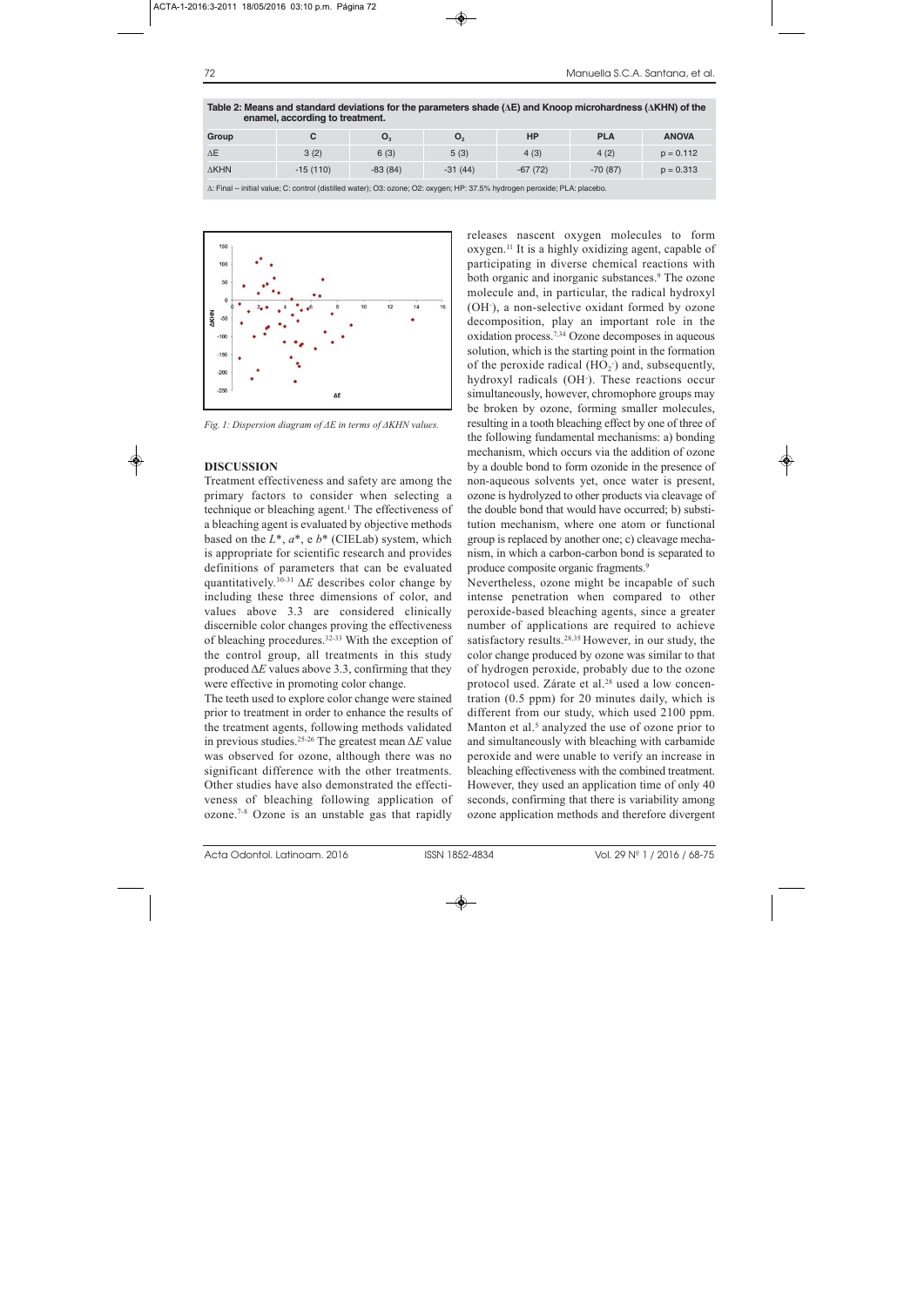results would be expected. Tessier et al.<sup>8</sup> demonstrated the possibility of effective bleaching with ozone on even more severely stained teeth, such as in situations of staining secondary to tetracycline, using a short exposure time (3 to 5 min). Longer bleaching sessions may increase bleaching efficacy, since chromophore saturation of the dental tissues occurs gradually.36

In our study, Δ*E* values greater than 3.3 were also observed for the placebo and oxygen groups. Although we did not expect this color change for the oxygen group, it may be explained by oxygen being a potential oxidant, which is the basis of bleaching treatments. In accordance with Abdelaziz et al.34 although the oxidation potential of oxygen is five times lower than that of ozone, it may explain the bleaching capacity of the two gases used in this study. Additionally, ozone is 10 times more soluble than  $oxygen<sup>13,37</sup>$  and since the samples were submitted to ozone and oxygen treatments in a dry environment, ozone may not have had the diffusion expected on the substrate and, consequently, may not have produced a difference in enamel color change.

Other studies have also shown that hydrogen peroxide bleaching leads to noticeable color change.1,2,4,15,32-33,36 Its mechanism of action is based in its ability to generate active oxygen and free radicals such as perhydroxyl, which are highly reactive, extremely electrophilic and unstable, degrading organic molecules to acquire stability and creating other radicals. The radicals may easily react with most unsaturated bonds, resulting in mono- or di-hydroxylation of the bonds. These agents react with highly coupled organic molecules, which can break the coupled electrons and change the energy absorption of the molecule. Hydrogen ions  $(H^+)$  are produced in the process of breaking down hydrogen peroxide, which may produce a relatively acidic environment and may affect tooth surface and subsurface integrity.<sup>38</sup>

Some bleaching products are made with low pH values in order to guarantee the stability of hydrogen peroxide, an important factor in the bleaching reaction process.16 However, consecutive bleaching sessions at high concentrations of hydrogen peroxide may lead to micromorphological and chemical changes to the enamel structure.<sup>14,33,36</sup> Therefore, evaluation of surface microhardness is frequently used to assess the effects of bleaching agents in terms of changes to the

mineral content that may occur to the tooth.<sup>18,20,23</sup> This study found that regardless of treatment, microhardness decreased significantly, with no difference between treatments. This decrease in surface microhardness resulting from bleaching is a concern, with other studies corroborating these results when using hydrogen peroxide at high concentrations.3,18-21,23,32,39

In contrast, other studies have not observed significant changes in enamel microhardness,4,15 a difference which may be explained by the methods used, exposure time, composition, pH and concentration of bleaching agent, as well as by differences in the evaluation time intervals of the treatment. It should be noted that although in our study the action time for the bleaching gel was similar (four 8-minute applications) to the study by Borges et al.4 (three 10 minute applications), there was a difference in the composition of the bleaching agent.

We used a bleaching gel and placebo agent containing the thickening agent cabopol, which has acidic properties,40 whereas Borges et al.4 used a bleaching agent containing an acrylic thickener. In addition, in the studies by Borges et al.<sup>4</sup> and Lia Mondelli et al.<sup>23</sup> the specimens were stored in artificial saliva, providing the potential for remineralization from the solution to the substrate, whereas we used deionized water, which is subsaturated in terms of the mineral content of the enamel and may have led to decreased hardness.<sup>41</sup>

Tahmassebi et al.<sup>24</sup> found no decrease in enamel microhardness using ozone, suggesting that it does not alter the mineral content of the enamel, and Duggal et al.<sup>42</sup> observed no reduction in microhardness when using ozone with or without a fluoride product. However, our study revealed a decrease in microhardness for the group treated with ozone, probably due to the different methods used, with longer application time (19 minutes compared to a  $60$  seconds),  $24,42$  and storage of the test specimens in a humid environment with deionized water, which may have reduced enamel surface hardness, $41$  whereas in other studies, the enamel was immersed in artificial<sup>24</sup> or natural saliva,in which the demineralization process may be interrupted or reversed by dislocation of ionic changes on the tooth surface in favor of remineralization.42

It is well known that dental enamel becomes demineralized at a critical pH value (lower that 5.5).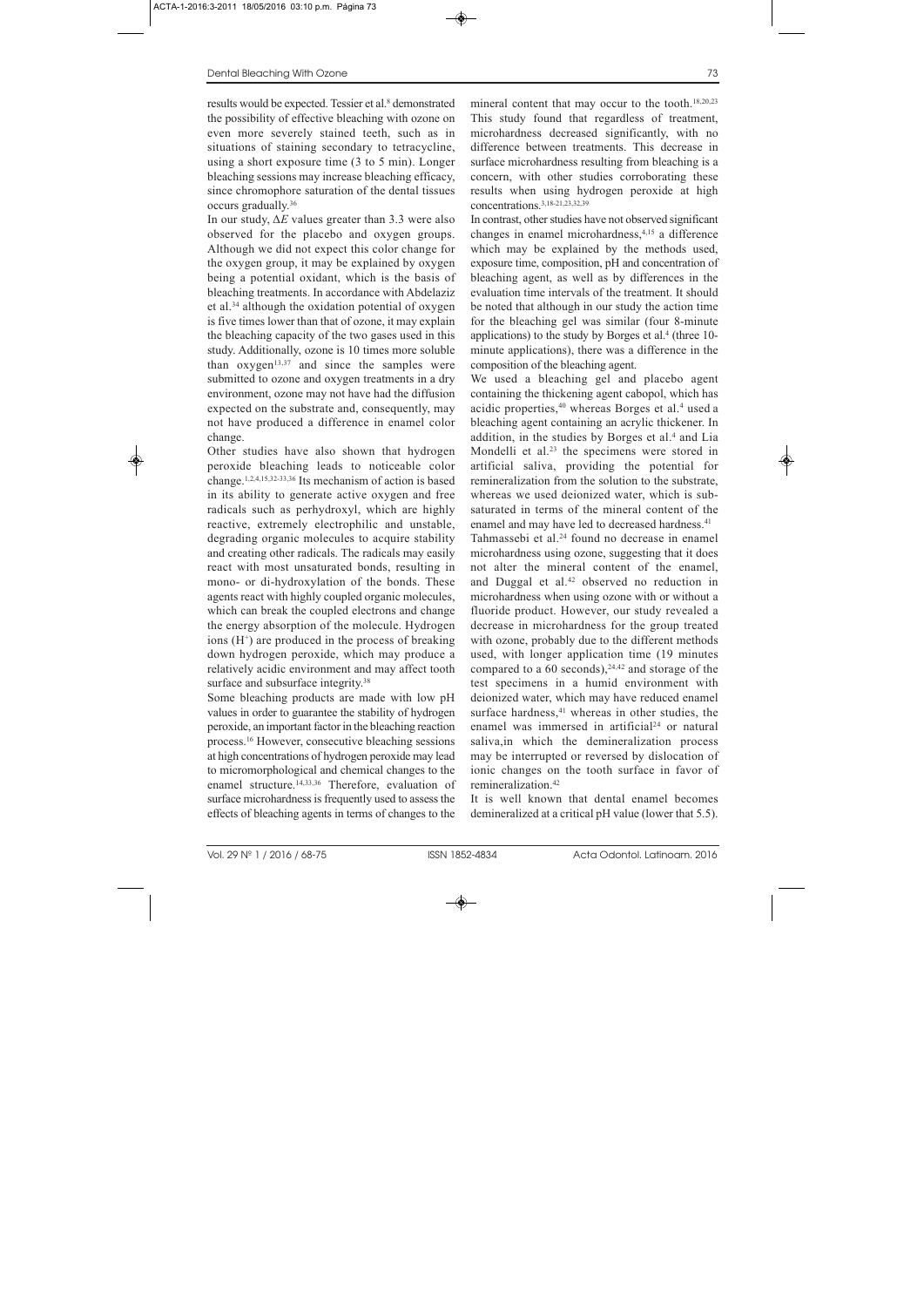Bleaching agents with low pH levels may lead to significant enamel erosion, $16$  which, interestingly, is also seen when pH is above the critical level.<sup>43</sup> Our study used a bleaching agent with mean pH 6.81. Bleaching agents with high concentrations of hydrogen peroxide, even at neutral pH values, are capable of demineralizing dental enamel<sup>3</sup> while producing effective bleaching.18

Our study also found a decrease in microhardness in relation to baseline values for the control, placebo and oxygen groups. This was to be expected for the control group, where the tooth surface remained in contact with deionized water, since this solution is subsaturated with minerals in comparison to the enamel.<sup>41</sup> For the placebo group, the results are in agreement with the findings of Basting et al., $40$  in which the thickening agent in the bleaching gel and placebo was carbopol, showing a continuing demineralization of the enamel and dentin with application time, even at neutral pH, causing significant changes to dental microhardness. For the oxygen group, this decrease in microhardness may be explained by the similar mechanism of action as ozone, and although oxygen is five times less oxidant than ozone, it still has high oxidation potential.<sup>34</sup> Bocci et al.37 described how ozone can promptly react with the substrate, while oxygen generally requires a catalyzer to start its reaction.

The remineralization produced by saliva and/or its substitutes containing calcium and phosphate

#### **CORRESPONDENCE**

Profa. Dra. Roberta Tarkany Basting Faculdade de Odontologia e Instituto de Pesquisas São Leopoldo Mandic Departamento de Odontologia Restauradora - Dentística Rua José Rocha Junqueira, 13. Bairro Swift, Campinas – SP CEP: 13045-755 BRAZIL rbasting@yahoo.com

### **REFERENCES**

- 1. Basting RT, Amaral FLB, França FMG, Flório FM. Clinical comparative study of the effectiveness of and tooth sensitivity to 10% and 20% carbamide peroxide home-use and 35% and 38% hydrogen peroxide in-office bleaching materials containing desensitizing agents. Oper Dent 2012; 37:464-473.
- 2. de Almeida LC, Soares DG, Gallinari MO, de Souza Costa CA, Dos Santos PH, Briso AL. Color alteration, hydrogen peroxide diffusion, and cytotoxicity caused by in-office bleaching protocols. Clin Oral Investig 2015; 19:673-680.
- 3. Salomão DLF, Santos DM, Nogueira RD, Palma-Dibb RG, Geraldo-Martins VR. Acid demineralization susceptibility of dental enamel submitted to different bleaching

allow maintenance of the baseline microhardness values<sup>23,41,44</sup>, which might have led to increased enamel microhardness for all groups, had artificial saliva been used to store the test specimens in this study. Moreover, although the post-bleaching period was not studied, an increase in microhardness might be expected as a result of the constant contact with saliva and/or re-mineralizing agents used in the treatments with high concentration hydrogen peroxide.21

Pearson's test did not reveal a significant correlation between color change (Δ*E*) and Knoop microhardness (Δ*KHN*). Therefore, the bleaching agent might act on the chromophores in the tooth structure to promote bleaching effectiveness, as well as altering the mineral content in an isolated manner.

The limitations of this study include short exposure time and evaluation to confirm stability of the bleaching treatments and lack of an artificial saliva immersion step, which may have the potential to remineralize the enamel. Further studies are needed to evaluate the possible structural changes to the enamel following the application of ozone for dental bleaching. In conclusion, the data obtained indicate that treatment with ozone, hydrogen peroxide, oxygen and placebo cause color change to the dental enamel that may be discernible clinically and decrease in dental enamel microhardness, regardless of bleaching treatment type.

techniques and fluoridation regimens. Oper Dent 2014; 39:178-185.

- 4. Borges AB, Zanatta RF, Barros AC, Silva LC, Pucci CR, Torres CR. Effect of hydrogen peroxide concentration on enamel color and microhardness. Oper Dent 2015; 40:96-101.
- 5. Manton DJ, Bhide R, Hopcraft MS, Reynolds EC. Effect of ozone and Tooth Mousseon the efficacy of peroxide bleaching. Aust Dent J 2008; 53: 128-132.
- 6. Can-Karabulut DC, Karabulut B. Shear bond strength to enamel after Power bleaching activated by different sources. Eur J Esthet Dent 2010; 5:382-396.
- 7. Abd Elhamid M, Mossallam R. Effect of bleaching versus repolishing on colour and surface topography of stained resin composite. Aust Dent J 2010; 55:390-398.